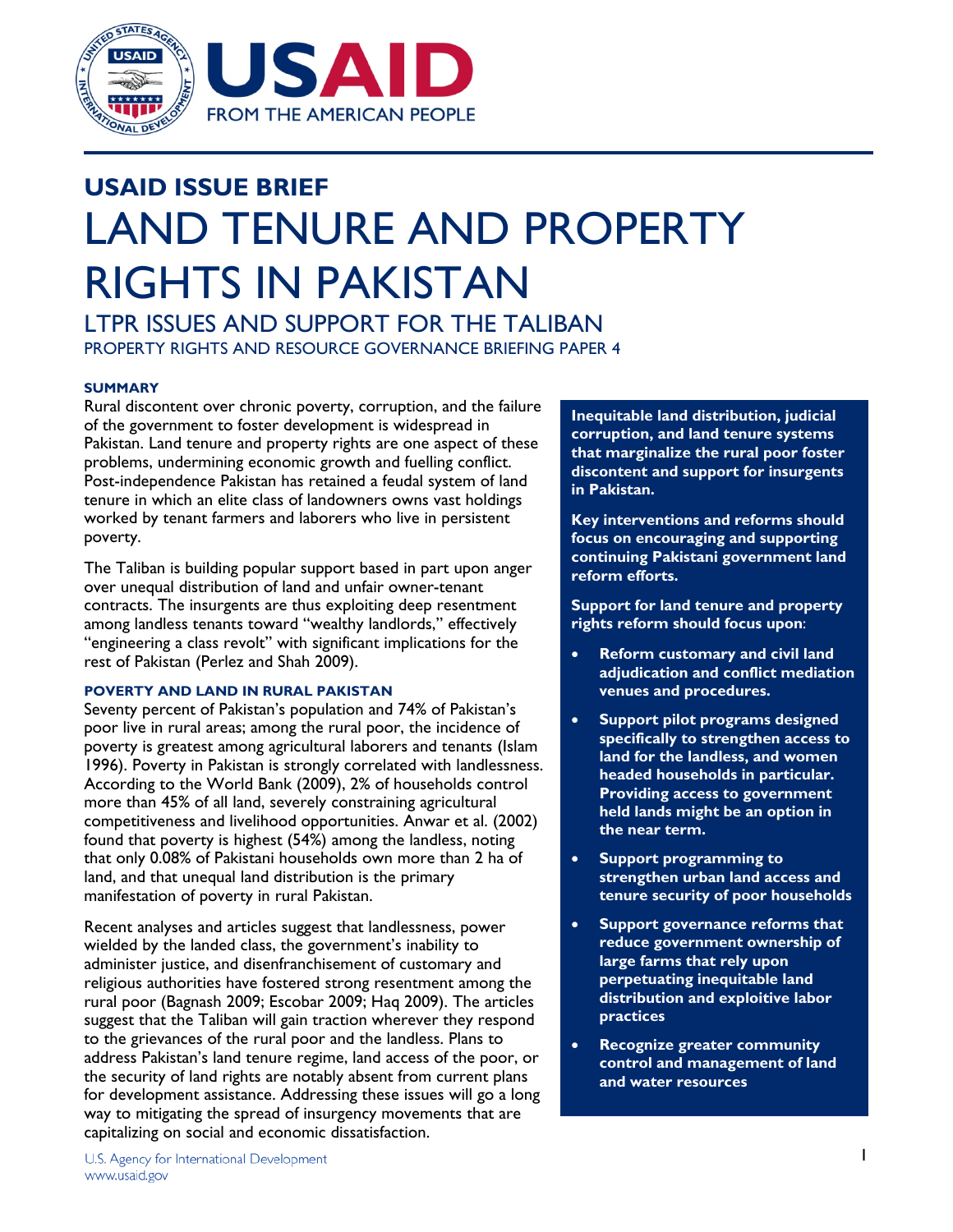A 2002 Asian Development Bank report notes that areas with high incidence of absentee ownership and sharecropping arrangements are correlated with high incidences of poverty (ADB, 46). The ADB report stresses that:

"One important result of the weakening of judicial institutions has been a general decline in the vitality and effectiveness of regulatory frameworks in the country… [particularly in the] enforcement and protection of property rights, especially for the poor" (ADB, 36).

Large landowning farmers have captured the benefit from significant investments in agricultural productivity associated with the Green Revolution of the 1960s—such as improved irrigation, fertilizers, seed varieties, access to credit, and major subsidies for agricultural inputs. Additionally, there is a pattern of bank lending in which family loans and "loans taken in the name of tenants but used by landlords" has resulted in large farmers "obtaining a larger de facto share of production loans than is prescribed by law" or readily apparent from bank ledgers (Qureshi 1993 as cited in Islam 1996).

The government initiated tenure reform and land redistribution measures in the early 1970s by discouraging share-cropping, prohibiting tenant evictions and the exacting of free labor, and otherwise securing land rights of the tenants. However, due to sporadic implementation and ineffective protection of tenants' rights, evictions occurred widely, particularly in areas where landowners feared further tenant and laborer protections. Evictions, preferential credit for larger landowners, the high cost of agricultural inputs, and government policies in favor of mechanization resulted in further concentration of land ownership and increasing surplus of labor and landlessness in rural areas. In an analysis of change in land distribution patterns over time, Mahmood (1993) found an increased concentration of land and a reduction in total area sharecropped out to tenant farmers. Islam (1996) argues that land redistribution and a functional land market, based upon tenure reforms, would effectively increase the number of smallholder farms and result in absorption of labor in the agricultural sector, leading to wider rural employment.

## **ABSENCE OF LAND AND PROPERTY RIGHTS AS POTENTIAL SOURCES OF CONFLICT AND INSURGENT SUPPORT**

The nexus of concentrated power and land ownership, unequal land distribution, and the state's inability to protect rights of landless has been a source of popular discontent and support for insurgent movements in countries throughout the world. Biswanger et al. (2005) provide numerous examples where

**"…the social costs of failing to reform have often included peasant uprisings and civil war" (Biswanger et al. 1993, 31).**

incomplete and failed land tenure reforms were a source of populist discontent and subsequent revolt. They note that while policies that create and maintain inequitable land ownership may not necessarily lead to violent struggle, they clearly played a significant role in many cases (Biswanger et al., 34). They warn that "the social costs of failing to reform have often included peasant uprisings and civil war" (ibid., 31) and cite Mozambique, Zimbabwe, Guatemala, El Salvador, and Peru as examples where discontent over land tenure and ownership was a significant factor in popular support for insurgents. Conflict over land ownership and distribution has also played a significant role in recent conflicts in Nepal, the West Bank/Gaza, Sudan, Kenya, and Uganda.

The Pakistani military has played a role in enforcing the inequitable land tenure system and undermining the rights of rural citizens. A recent article noted that since the seizure of power by General Pervez Musharraf, "Pakistan's military has acted with increasing impunity to enforce its writ over the State and to protect its grip on Pakistan's `economic resources,' especially land." (Hindu Times, 16 January 2005). In Punjab, tenant farmers working on the Okara Military Farms have been subject to harassment, intimidation, and abuse by the military due to the efforts of tenant farmer associations to organize and protect their rights to land in the face of new contract arrangements that would have undermined their long-term security (FIAN 2004; Sahi 2009). The recent fighting in the Swat Valley and adjoining districts has displaced tenant farmers and laborers. One report highlights the vulnerability of displaced tenant farmers and their families, noting that their "plight…is much more than the land owners as they will be unable to resume farming since they will have nothing to pay to the landlords as land rent. What will be the source of the livelihood for the 230,000 members of tenant farmers' families on their return?" (SAPP 2009, 5).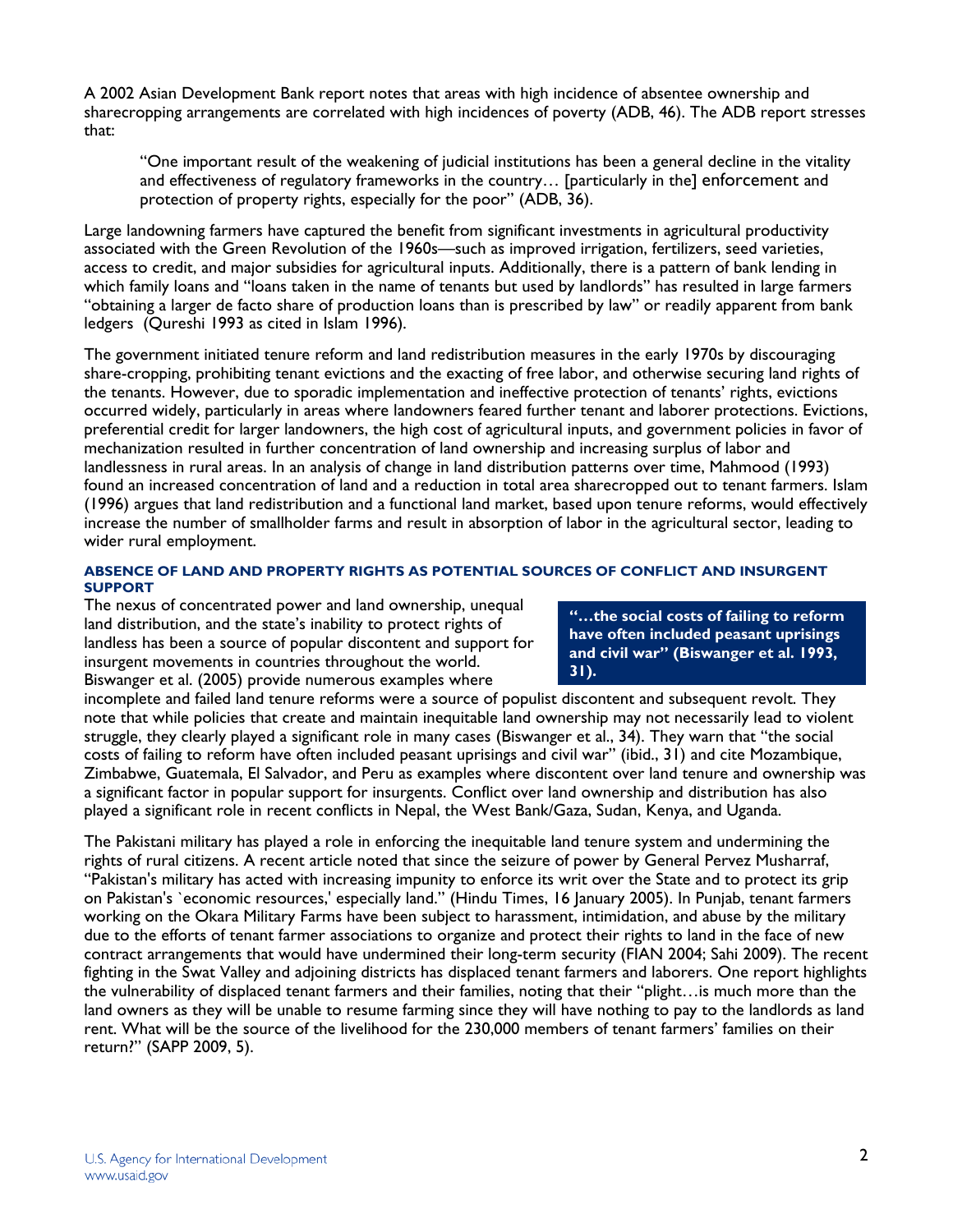**"Three in every 25 farmers of this region [Swat Valley] are tenants who don't have ownership access to the land. They become 27,000 families, the plight of whom is much more than the land owners as they will be unable to resume farming since they will have nothing to pay to the landlords as land rent. What will be the source of the livelihood for the 230,000 members of tenant farmers' families on their return?" (SAPP 2009, 5).** 

What is the potential appeal of Taliban efforts to landless people with limited livelihood options if the government fails to adequately respond to both short-term and structural barriers that undermine rural livelihoods, such as limited access to land? Pakistani government has failed to provide land reform and even the most basic amenities to most citizens. Recent analyses and articles by journalists and bloggers echo the assertion that landlessness, power and wealth wielded by landed families, the inability of government to administer fair justice and disenfranchisement of traditional customary and religious leaders have fostered strong resentment among the rural poor. They further suggest that the Taliban will gain traction wherever they respond to the grievances of the rural poor by administering

justice, redistributing land (Bagnash 2009; Escobar 2009; Goldberg 2009; Haq 2009), or give voice to the needs of the landless. A recent story asserted that the Taliban had "gained some adherents by imposing rough forms of land redistribution in some of the areas it controls, expropriating the property of rich landlords" (Rashid 2009).

The World Bank asserts that the current tenure system and the continued concentration of land and power among a very small class of landowners is a barrier to the robust growth of Pakistan's agricultural sector. Even those critical of the means and stated aims of Taliban insurgents note that the government's continued failure to address landlessness and uphold the rights of its most poor citizens provides populist fodder that the Taliban insurgents are effectively using in their propaganda efforts.

#### **CONCLUSIONS AND RECOMMENDATIONS FOR STRATEGIC INTERVENTIONS**

USAID and other donors have successfully addressed LTPR challenges in post-conflict and unstable countries in Latin America, Asia, Africa, and Europe. Programming options for LTPR assistance to the Government of Pakistan should include:

- Encourage and support the Pakistan government to redesign and implement the tenure reform and land redistribution programs previously attempted in the 1970s and 1980s.
- Support the establishment and reform of customary and civil land adjudication and conflict mediation institutions and procedures.
- Support nationwide efforts designed specifically to strengthen access to land for the landless, and women headed households in particular. Allocation and provision of access to government-held lands might be an option in the near term.
- Strengthen urban land access and tenure security of poor households by recognizing and documenting claims of poor households, and funding local dispute mediation and legal aid programs.
- Provide material support for land legislative and administration systems and provide training and sensitization to build a cohort of staff knowledgble in LTPR concepts and practices.
- Encourage and support government divestiture of large farms that rely upon perpetuating inequitable land distribution and exploitive labor practices
- Reform forest and water rights to recognize greater community control and management of these resources.

A comprehensive development package aimed at addressing both the immediate and structural causes of rural poverty should focus on LTPR issues. The question is whether there is enough time to bring about profound changes in land policy and practice in the face of the festering social discontent of both rural and urban Pakistan.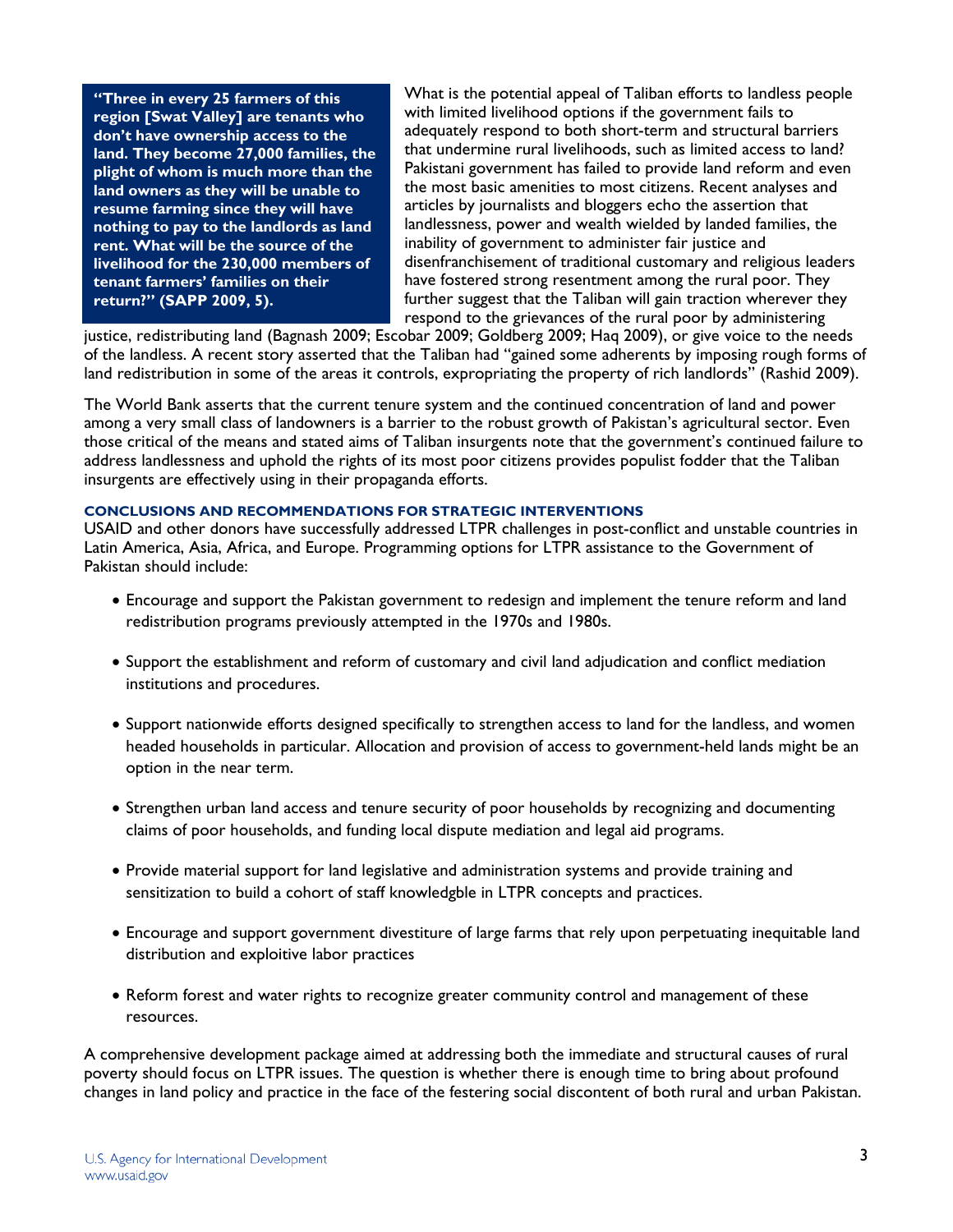#### **FURTHER READING**

- "Agriculture Secretary Vilsack announces \$27.5 million for Pakistan and Afghanistan through Food for Progress Program." United State Department of Agriculture (USDA) Office of Communication. 7 May 2009. http://www.usda.gov/wps/portal/!ut/p/\_s.7\_0\_A/7\_0\_1OB?contentidonly=true&contentid=2009/05/0157.xml
- Bagnash, Z. 2009. "Understanding the reality of the Taliban." *Military-World News*. 11 May 2009. http://www.military-world.net/Afghanistan/1294.html
- Bajoria, J. 2009. "A new kind of aid for Pakistan." *Council on Foreign Relations*. 8 April 2009. http://www.cfr.org/publication/19059/new\_kind\_of\_aid\_for\_pakistan.html
- Biswanger, H.P., K. Deininger, and G. Feder. 1993. "Power, Distortions, Revolt, and Reform in Agricultural Land Relations." World Bank Policy Research Working Paper No. 1164—Agricultural Policies. Prepared for Handbook of Development Economics, Volume I, Jere Behrmana and T. N. Srinivasan (eds.) http://wwwds.worldbank.org/external/default/WDSContentServer/IW3P/IB/1993/07/01/000009265\_39610050 24555/Rendered/PDF/multi\_page.pdf
- Escobar, P. 2009. "Rebranding the long war: Obama does his Bush impression". *Asia Times Online*. 8 May 2009. http://atimes.com/atimes/South\_Asia/KE08Df02.html
- "Farmer Report: Conflict paralyzed agriculture desperate for support." A report by South Asia Partnership-Pakistan—Punjab Lok Sujag, FR 09/09, June. http://www.sappk.org/images/IDP%20farmers%20Report.pdf?c=dkLNK1MQIwG&b=4847721
- Giovarelli, R., and S. Aggarwal. 2007. "Women and Land in Pakistan and FATA: A Concept Note." Briefing paper produced for USAID. ARD, Inc.
- Goldberg, M.L. 2009. "How rural poverty fuels instability in Pakistan". *UN Dispatch*. http://www.undispatch.com/node/7710
- Islam, N. 1996. "Growth, Poverty, and Human Development: Pakistan." Human Development Report Occasional Paper 31. U.N. Human Development Report Office, U.N. Development Program. http://hdr.undp.org/docs/publications/ocational\_papers/occ.htm
- Mahmood, M. 1993. "A macro analysis of time change in the distribution of land." *The Pakistan Development Review.* 32 (4 Part II): 771–787.
- Nielsen, R. 2009. "Country Profile: Pakistan" (Draft). Forthcoming USAID/Washington briefing paper.
- "Pakistan: Brutal state repression against landless farmers in Punjab." *Farm Information Action Network*. 2004. http://74.125.95.132/search?q=cache:wWq1wJ0tzssJ:www.fian.org/cases/letter-campaigns/pakistan-brutal-staterepression-against-landless-farmers-in-punjab+pakistan+farmer+land+conflict&cd=1&hl=en&ct=clnk&gl=us
- "Pakistan: Priorities for Agriculture and Rural Development." World Bank. 2009. http://web.worldbank.org/WBSITE/EXTERNAL/COUNTRIES/SOUTHASIAEXT/EXTSAREGTOPAGRI/0,,cont entMDK:20273773~menuPK:548216~pagePK:34004173~piPK:34003707~theSitePK:452766,00.html
- Perlez, J. and P. Z. Shah. 2009. "Taliban exploit class rifts in Pakistan." *New York Times*. 16 April 2009. http://www.nytimes.com/2009/04/17/world/asia/17pstan.html